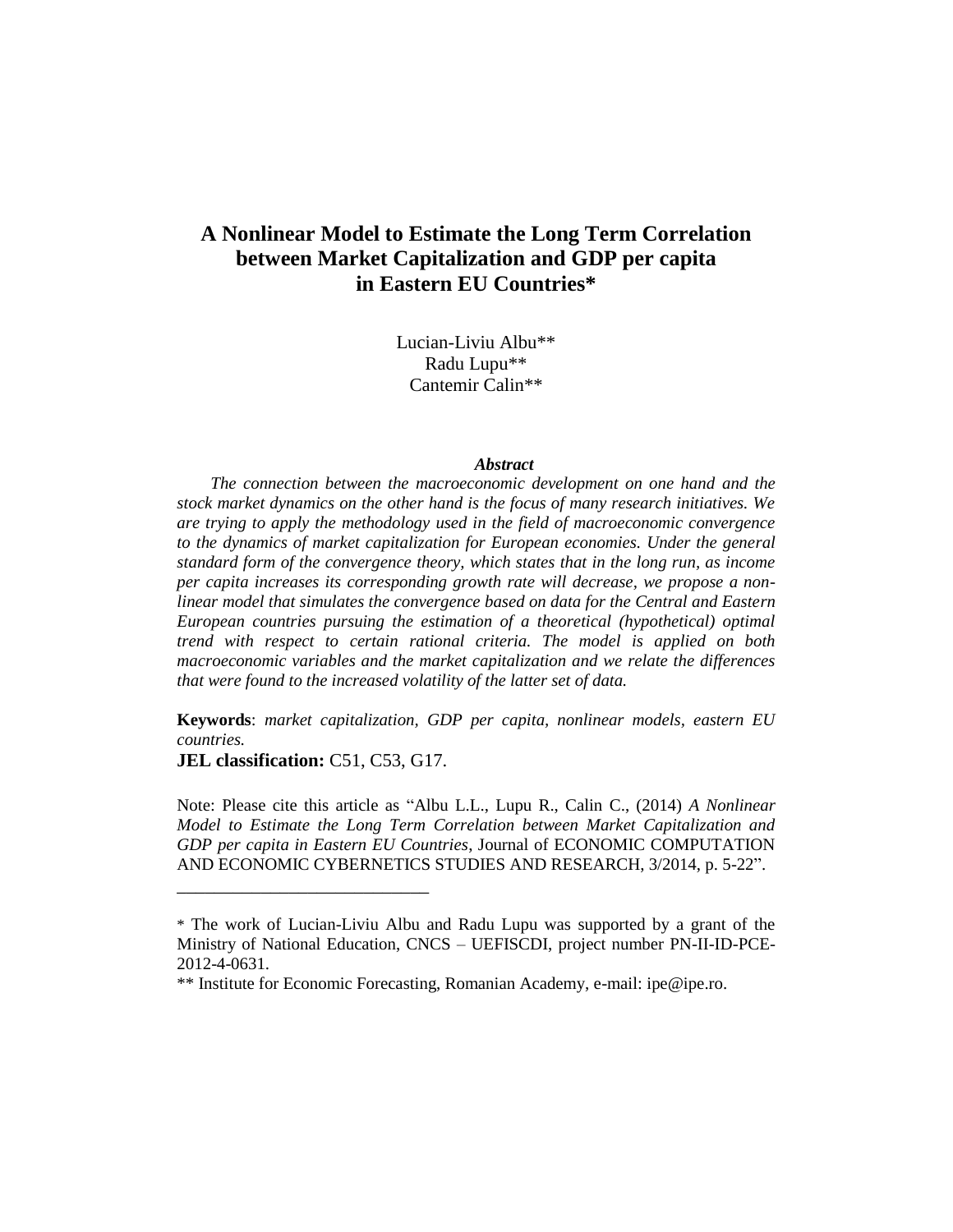**Academician Lucian-Liviu ALBU Institute for Economic Forecasting Romanian Academy Associate Professor Radu LUPU Institute for Economic Forecasting Romanian Academy Phd. Adrian Cantemir CALIN Institute for Economic Forecasting, Romanian Academy E-mail: cantemircalin@ipe.ro**

# **A NONLINEAR MODEL TO ESTIMATE THE LONG TERM CORRELATION BETWEEN MARKET CAPITALIZATION AND GDP PER CAPITA IN EASTERN EU COUNTRIES**

\_\_\_\_\_\_\_\_\_\_\_\_\_\_\_\_\_\_\_\_\_\_\_\_\_\_\_\_\_\_\_\_\_\_\_\_\_\_\_\_\_\_\_\_\_\_\_\_\_\_\_\_\_\_\_\_\_\_\_\_\_\_\_\_\_\_\_

*Abstract. The connection between the macroeconomic development on one hand and the stock market dynamics on the other hand is the focus of many research initiatives. We are trying to apply the methodology used in the field of macroeconomic convergence to the dynamics of market capitalization for European economies. Under the general standard form of the convergence theory, which states that in the long run, as income per capita increases its corresponding growth rate will decrease, we propose a non-linear model that simulates the convergence based on data for the Central and Eastern European countries pursuing the estimation of a theoretical (hypothetical) optimal trend with respect to certain rational criteria. The model is applied on both macroeconomic variables and the market capitalization and we relate the differences that were found to the increased volatility of the latter set of data.*

**Keywords**: *market capitalization, GDP per capita, nonlinear models, eastern EU countries.*

#### **JEL Classification: C51, C53, G17**

# **1. Introduction**

Academic research on the matter of connections between macroeconomic development and stock market dynamics has been mostly lead by analyses on their interconnections in the case of developed markets and generated a wide discussion on the implications and necessity for the development of these financial markets as tools for economic growth in the case of low income countries. Opinions on the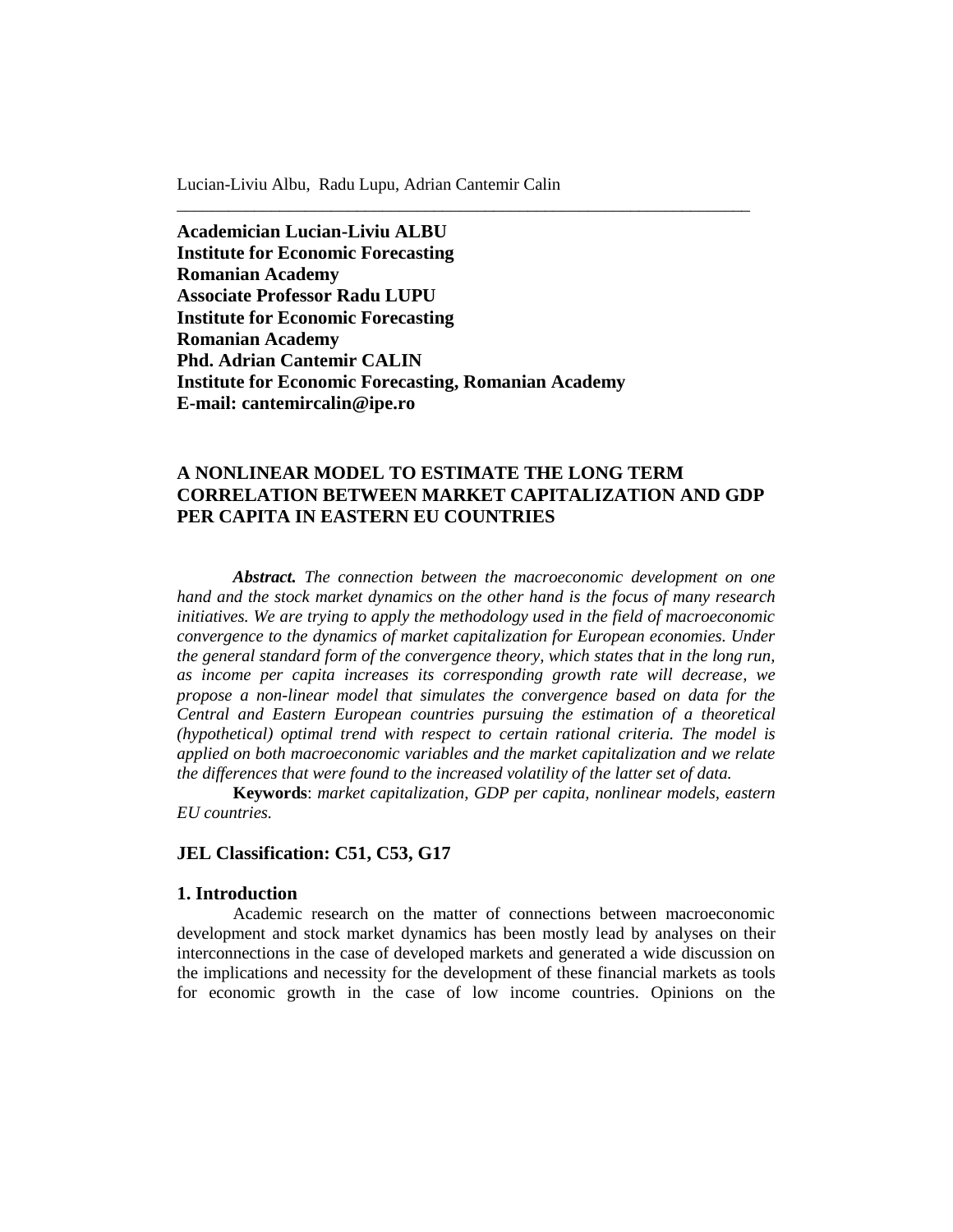instrumentality of these markets rooted many policies intending to attain sustainable economic development in the Eastern European countries in the larger framework of economic integration.

\_\_\_\_\_\_\_\_\_\_\_\_\_\_\_\_\_\_\_\_\_\_\_\_\_\_\_\_\_\_\_\_\_\_\_\_\_\_\_\_\_\_\_\_\_\_\_\_\_\_\_\_\_\_\_\_\_\_\_\_\_\_\_\_\_\_\_

The stream of research in this area relies on one hand on studies that reflect the historical development of capital markets in the developed economies, following the idea that an analysis of the framework under which the most developed markets emerged might set a good example for the situation in the low income countries.

On the other hand a wide selection of studies embraced the perspective of analyzing the connections among the capital markets as part of an economic integration process. In the case of the European Union research indicates a significant increase of correlations among the member countries, both at geographical and industrial level. Beckers (1999) observed a statistically significant trend of increasing correlations among various industries of countries belonging to EU. In the same vein Freimann (1998) concluded that EU member states show strong correlation trend by looking at the dynamics of the most important macroeconomic variables. On the capital markets side Fratzscher (2001) investigated the integration process of European equity markets for twenty years, and showed that these markets have become highly integrated only since 1998. This high level of integration for European capital markets was mostly explained by the political movement towards EMU through the elimination of exchange rate volatility. Reviewing the dynamics of stock markets after the creation of the Eurozone, Adjaoute and Danthine (2003) concluded that European capital markets are still segmented. On the same topic, Reszat (2003) evidenced that the contribution of the common currency to financial integration has been the stronger the more national markets have in common.

Despite the increase in the correlation of returns for the stock market indices of the emerging markets with the returns of their developed counterparts, a factor which might generate reduced investments due to the lack of incentive for portfolio diversification, Levich (2001) considers that this phenomenon may really only signal a new chapter for emerging markets, probably reducing their risk and making them more certain.

During the last decades, nonlinear models proved their tractability in capturing the properties of the dynamics of economic variables. Their use is abundant throughout the scientific literature for a wide range of empirical applications. Teräsvirta (2005), Hansen (2011) and Calin et al (2014) discuss their development and main characteristics that are relevant for econometric and forecasting investigations.

In the last period, an important dose of academic attention has been given to the study of the existing linkages between macroeconomic elements and financial markets. A pioneering and seminal study in this direction was conducted by Chen, Roll and Ross (1986). The authors proved the existence of a strong dependence between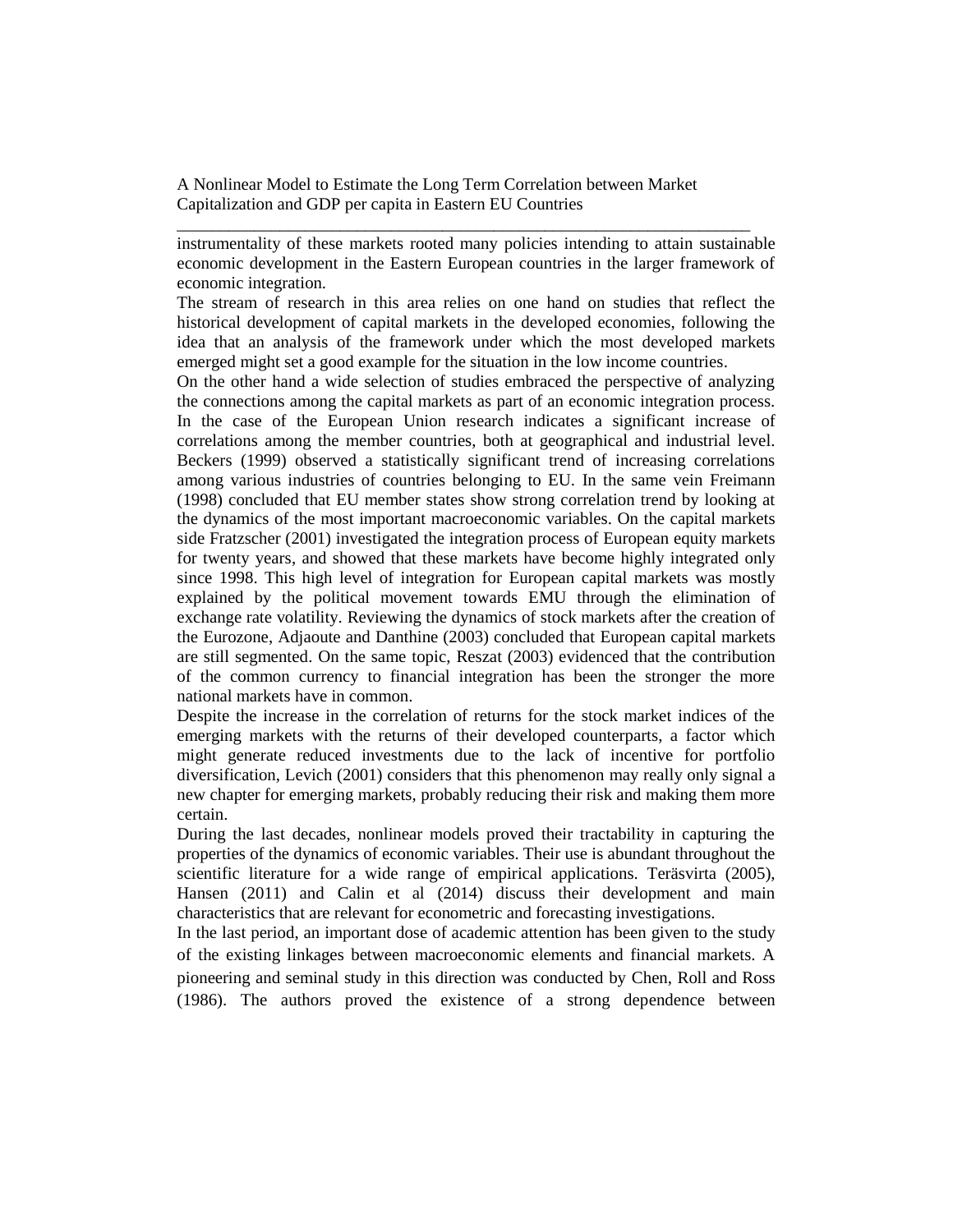macroeconomic variables such as inflation or output and the dynamics of the financial returns. This contribution led to a strong wave of academic initiatives materialized in research like: Fama (1990), Schwert (1990), Poon and Taylor (1991), or Foresti (2006).

\_\_\_\_\_\_\_\_\_\_\_\_\_\_\_\_\_\_\_\_\_\_\_\_\_\_\_\_\_\_\_\_\_\_\_\_\_\_\_\_\_\_\_\_\_\_\_\_\_\_\_\_\_\_\_\_\_\_\_\_\_\_\_\_\_\_\_

Albu et al (2014a and 2014b) study the impact of a series of unconventional monetary policies on CDS returns. The authors observe a clear connection between the set of monetary measures known in the scientific literature as quantitative easing and the dynamics of credit risk as observed in the CDS returns.

Taking into account one of the consequences of the standard convergence theory (which states simply that in the long run as income per capita increases its growth rate decreases) and using available data, we are proposing a nonlinear model to estimate a theoretical (hypothetical) optimal trend with respect to certain rational criteria by following the stream of research mentioned above.

Specifically, we impose to the simulation model, which is operating for each constituent entity of a group, the requirement that the total estimated revenue in the last year of a period to be equal to the total actual recorded income in that year or the total estimated income of the group for the whole considered period to be equal to the total actual income of the group for the same period. In this way, the simulation model used to estimate parameters will be subject to actual statistics.

After the description of a non-linear theoretical model, we estimate its basic indicators by a recursive procedure, for a series of EU countries. Then, the study focuses on the analysis of the gap between real convergence (divergence) and optimal trend of convergence.

# **2. Empirical evidences in CEE compared to the theory**

The standard model of the economic growth as it appears in the specific literature, states that in the long term countries are converging in terms of income per capita. One implication of such assertion is the existence of a strong negative correlation between income per inhabitant in a country and its GDP growth rate. For instance, in case of the CEE group also denoted as EU11 (comprising eleven central and eastern countries of EU) empirical data show for the period 2000-2013 a significant negative correlation between GDP per capita,  $y$ , and annual growth of GDP,  $\mu$ . The graphical representation of the correlation is shown in Figure 1, where *y* is expressed in thousand euro PPS, *µ* is also computed on the base of euro PPS, *i* are countries in CEE (1 to 11), and *t* are years in the period (2000 to 2013). The estimated value for the correlation coefficient for the period was -0.457. Also, Figure 2 presents the time evolution of the two macroeconomic indicators computed as the average level in CEE (*yM\_EU11* and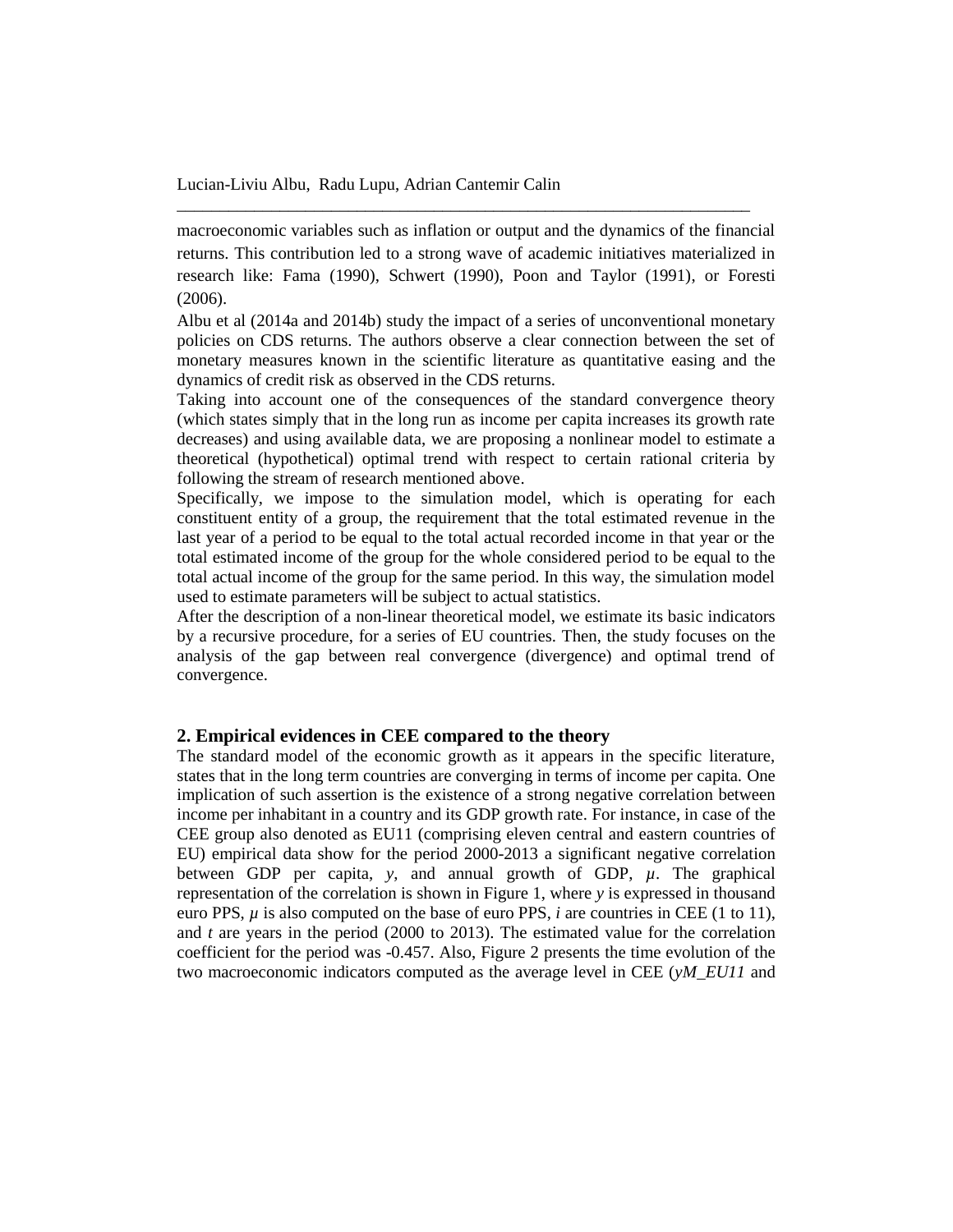respectively *yM\_EU11*) between 2000 and 2013. This graphical representation highlights the impact of the crisis on economic growth after 2007.

\_\_\_\_\_\_\_\_\_\_\_\_\_\_\_\_\_\_\_\_\_\_\_\_\_\_\_\_\_\_\_\_\_\_\_\_\_\_\_\_\_\_\_\_\_\_\_\_\_\_\_\_\_\_\_\_\_\_\_\_\_\_\_\_\_\_\_



 **Figure 1. Correlation between GDP per capita and growth in EU11, 2000-2013**



**Figure 2. Dynamics of average GDP per capita and growth in EU11, 2000-2013**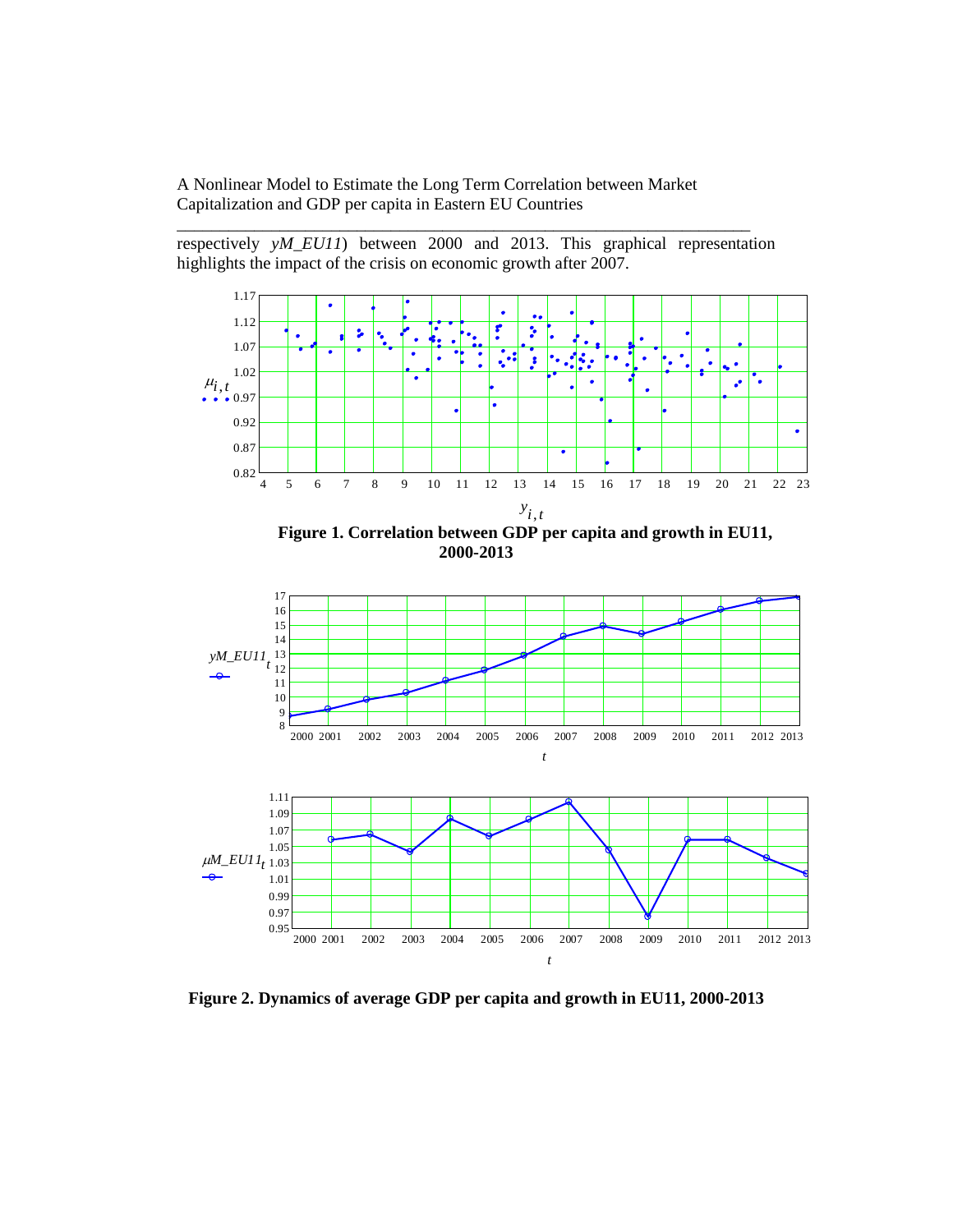Moreover, there is evidently a strong negative correlation between the individual level of GDP per inhabitant and the ratio between the average GDP per capita at EU11 level and its individual level for each country, *h*, as it is reflected by the graphical representation in Figure 3. The estimated value of the correlation coefficient corresponding to the analysed period was -0.785 in this case. As we shall present later in this study, it is important to estimate the values of some essential parameters driving the long term dynamics.

\_\_\_\_\_\_\_\_\_\_\_\_\_\_\_\_\_\_\_\_\_\_\_\_\_\_\_\_\_\_\_\_\_\_\_\_\_\_\_\_\_\_\_\_\_\_\_\_\_\_\_\_\_\_\_\_\_\_\_\_\_\_\_\_\_\_\_



**Figure 3. Correlation between GDP per capita and the ratio** *h* **in EU11, 2000-2013**

The standard economic literature agrees on the existence of a significant positive correlation between the development level of a country and its market capitalization. Usually market capitalization is expressed as % of GDP, being published for all countries in Catalog Sources World Development Indicators. According to Standard & Poor's, "market capitalization (also known as market value) is the share price times the number of shares outstanding. Listed domestic companies are the domestically incorporated companies listed on the country's stock exchanges at the end of the year. Listed companies do not include investment companies, mutual funds, or other collective investment vehicles" (Global Stock Markets Factbook and supplemental S&P data). Contrary to this assertion, empirical data for CEE demonstrates a weak correlation between GDP per capita and market capitalization: the estimated value of the correlation coefficient using available data for the period 2000-2012 is only about +0.217. However, when we are using average data for the whole group EU11 the correlation becomes stronger (this time the estimated value of correlation coefficient is  $+0.404$ ).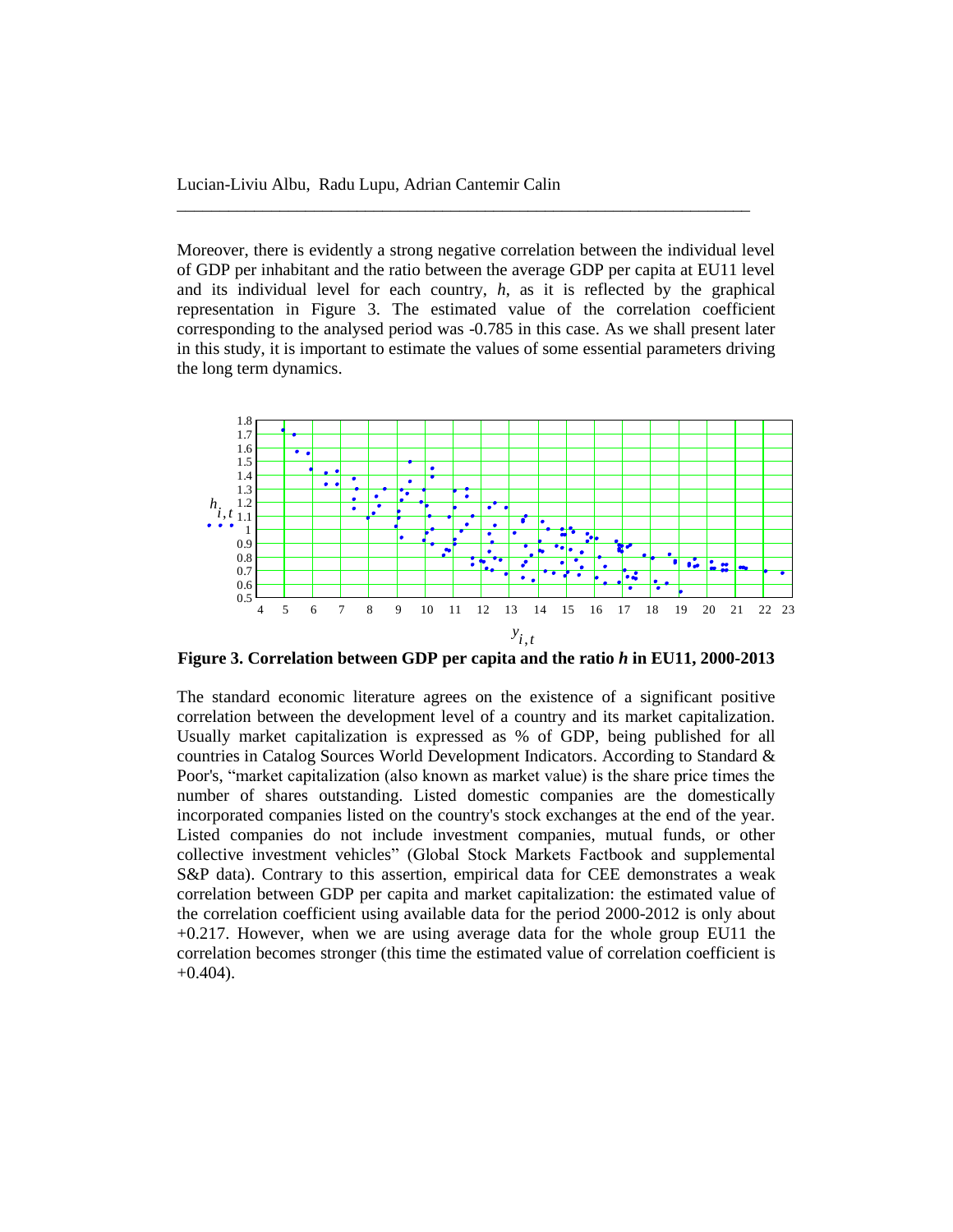#### **3. A non-linear model to simulate optimal trajectory**

Taking into account the main hypotheses of the convergence theory, which derives from the standard theory of growth, and based on empirical evidences, we are proposing a non-linear model in order to simulate an optimal trajectory for GDP dynamics. The optimization criteria used assumes that the value of the total estimated (simulated) GDP at the level of the group of countries for the entire considered period is equal to real registered one.

\_\_\_\_\_\_\_\_\_\_\_\_\_\_\_\_\_\_\_\_\_\_\_\_\_\_\_\_\_\_\_\_\_\_\_\_\_\_\_\_\_\_\_\_\_\_\_\_\_\_\_\_\_\_\_\_\_\_\_\_\_\_\_\_\_\_\_

In addition to this, a second criterion specifies that the total estimated GDP at the level of the entire group of countries for the last year of the considered period is equal to the effective level observed in that year.

Then, by using a similar simulation model we try to estimate an optimal trajectory in case of market capitalization.

A basic hypothesis of the proposed model is referring to the existence of a negative correlation between the growth index,  $\mu$ , for a country in a group of countries and its level of income (or GDP) per capita, *y*. In the same time, a second hypothesis derives from the previous one asserting the existence of a negative correlation between the growth index, *µ*, for a country in a group of countries and the ratio between its income per capita and the average income per capita in that group of countries, *g*. Generically, the income (or GDP) index function of the two variables can be expressed in the following way:

$$
\mu e(ye, ge) = [a/(ye^*ge)] + 1 \tag{1}
$$

or

$$
\mu e(ye, he) = (a^*he/ye) + 1 \tag{2}
$$

where  $\mu e$  is the estimated index of income growth,  $a - a$  parameter (to be estimated),  $ye$  – the estimated level (by the model) of the average income,  $ge$  – relative proportion of individual income in average income of the group of countries, and  $he=1/ge$  is the ratio between the average level of income per capita in a group of countries and the individual level of income per capita in a country. Note that, based on real data, the values of annual growth index of total income for each country, *Y*, is computed by its following definition relation:

$$
\mu = Y_t / Y_{t \cdot l} \tag{3}
$$

from where the real annual growth rate, *r*, can be obtained as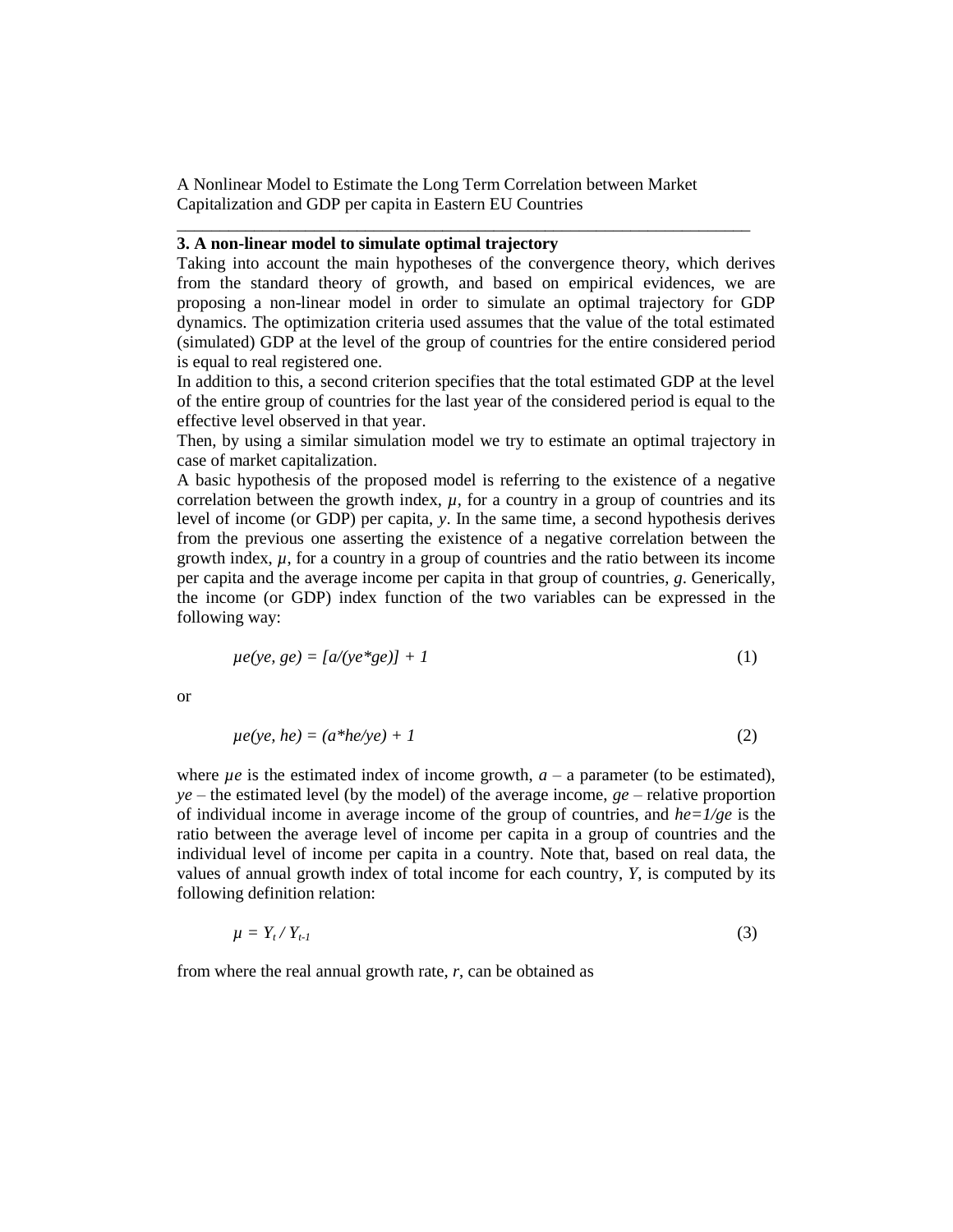$$
r = \mu - 1 = (Y_t / Y_{t-1}) - 1 \tag{4}
$$

\_\_\_\_\_\_\_\_\_\_\_\_\_\_\_\_\_\_\_\_\_\_\_\_\_\_\_\_\_\_\_\_\_\_\_\_\_\_\_\_\_\_\_\_\_\_\_\_\_\_\_\_\_\_\_\_\_\_\_\_\_\_\_\_\_\_\_

Similarly the estimated (simulated) annual growth rate is computed as

$$
re = \mu e - 1 = (Ye_t / Ye_{t-1}) - 1
$$
 (5)

where *t-1* and *t* are two consecutive years.

Based on real published data the relative gap between the individual income per person in a country, *y*, and the average level of it at the level of group of countries, *yM*, can be expressed by the following ratio

$$
g = y / yM \tag{6}
$$

In case of our model the estimated relative gap, *ge*, is computed by relation

$$
ge = ye / yMe
$$
 (7)

where *yMe* is the estimated average value for the group of countries.

In case of real data, the value of the ratio between the average income at the level of group of countries and its individual level for a certain country can be expressed as

$$
h = yM/y \tag{8}
$$

but in case of our simulation model by relation

$$
he = yMe / ye
$$
 (9)

In the long run, the dynamics derived from the simulation model, in line with the standard theory of growth, shows that at the limit (for very high values of GDP per capita) the values of basic macroeconomic variables reflect the following tendencies:

 $\mu$  tends to 1, decreasing in case of countries for which  $y > yM$  and increasing in case of those countries for which  $y < yM$ ;

*r* tends to 0, decreasing when  $y > yM$  and increasing when  $y < yM$ ;

*h* tends to 1, increasing in case of countries for which *y* > *yM* and decreasing in case of those for which  $y < yM$ ;

*g* will tend also to 1, but increasing when *y* < *yM* and decreasing when *y* > *yM*.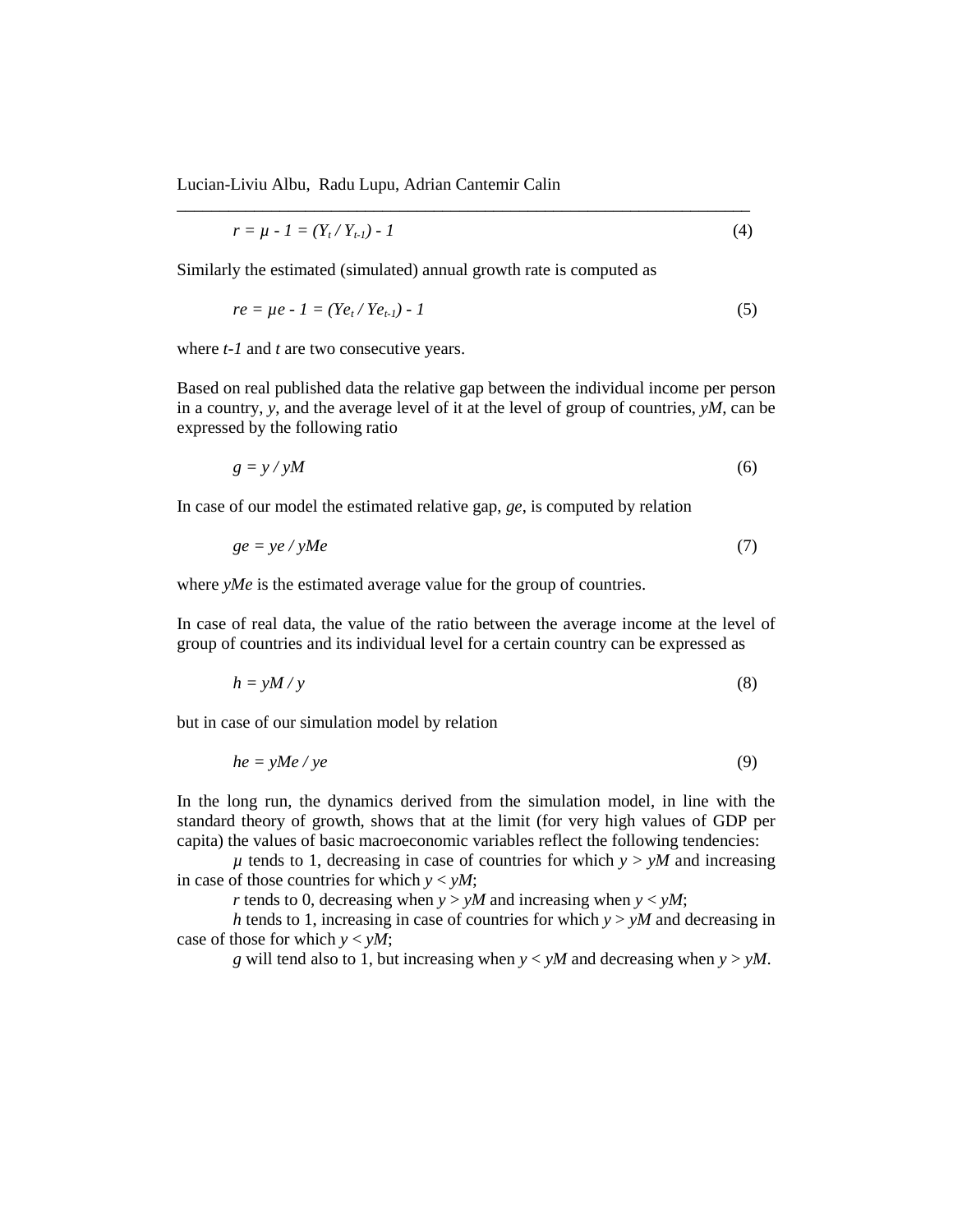Based on the definition relations for derivate variables (indicators) involved in the model and on equation (1), already generally confirmed by empirical data, using a recurrence process we issued to obtain the following fundamental relation describing the GDP dynamics for each country inside of a group of countries. Thus, in case of GDP, denoted by *Y*, its dynamics, estimated by the proposed simulation model, is given by the following recurrence relation:

\_\_\_\_\_\_\_\_\_\_\_\_\_\_\_\_\_\_\_\_\_\_\_\_\_\_\_\_\_\_\_\_\_\_\_\_\_\_\_\_\_\_\_\_\_\_\_\_\_\_\_\_\_\_\_\_\_\_\_\_\_\_\_\_\_\_\_

$$
Ye_{i,t} := Ye_{i,t-1} \left[ a \cdot \frac{\left( P_{i,t-1} \right)^2}{\left( Ye_{i,t-1} \right)^2} \cdot \frac{\sum_{i=1}^n Ye_{i,t-1}}{\sum_{i=1}^n P_{i,t-1}} + 1 \right]
$$
(10)

where *Ye* is estimated GDP,  $P$  – total number of population,  $i$  – countries,  $n$  – total number of countries, and *t* is time (years of analyzed period for simulation). For this study, the base year was considered 2000 for which the values of variables (indicators) are identical to those computed by using real data.

Finally, based on real registered data, our model estimates an optimum value for parameter *a*. In order to apply the numerical optimization procedure we take into account two criteria:

- The first imposes that the value of total estimated GDP at the level of the group of countries for the whole considered period is equal to that real registered, thus *ΣΣYe = ΣΣY*;
- The second presumes that the total estimated GDP at the level of the whole group of countries for the last year of the considered period is equal to that effectively registered in that year, thus for the last year the condition is *ΣYe = ΣY*.

# **4. Applications in case of EU11**

Applying the proposed simulation model in case of CEE for GDP time series in the period 2000-2013 we obtained the following optimal values for parameter *a*: 0.6136508 in case of the first criterion and 0.5988890 in case of second criterion. Some results for the first criterion are shown as a graphical representation in Figure 4 (where *σ%y* and *σ%ye* are variation coefficients, in %, conforming to real data and respectively to simulated data, and *σ%E* is the variation coefficient between real time series and simulated time series of average GDP in EU11). The value of the correlation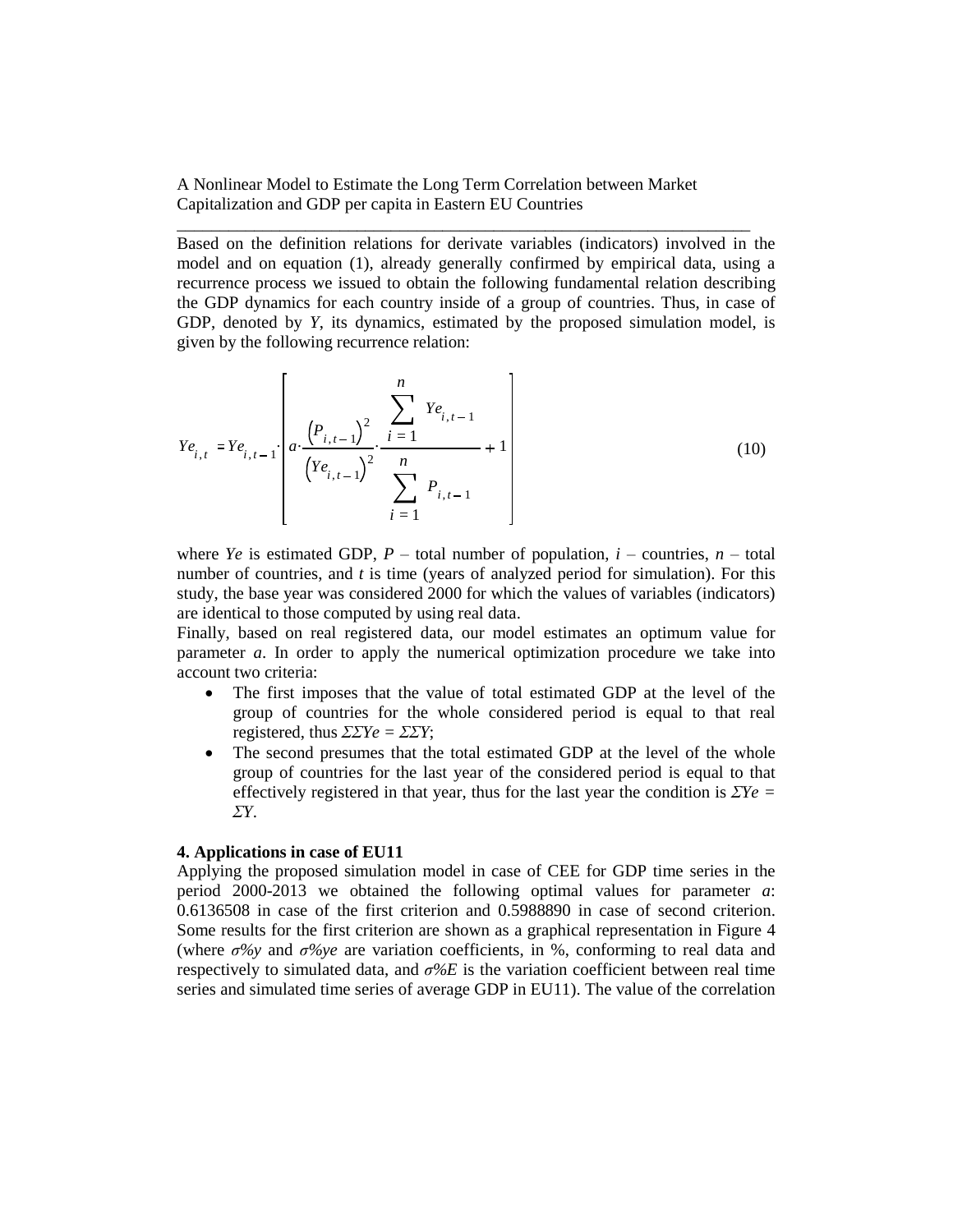coefficient between *y* and *ye* is +0.936, in case of using individual data for all countries in UE11 for all years of the period  $(+0.991)$  is the value of correlation coefficient between *yM* and *yMe*, thus in case of using time series of average level in EU11).

\_\_\_\_\_\_\_\_\_\_\_\_\_\_\_\_\_\_\_\_\_\_\_\_\_\_\_\_\_\_\_\_\_\_\_\_\_\_\_\_\_\_\_\_\_\_\_\_\_\_\_\_\_\_\_\_\_\_\_\_\_\_\_\_\_\_\_

Without presenting detailed simulating results, we note that the proposed model can facilitate the achievement of some refined analyses of the economic dynamics that eventually permit to build a better base for economic policies in EU in order to accelerate the convergence process.

We can see a higher speed of convergence in the case of the simulating model, reflected by the gap between the two curves representing the trajectories of variation coefficients for real data and respectively simulated data (the gap between  $\sigma\%$ ) *σ%ye*).

We consider useful to compare the real process of convergence within EU11 to that simulated by the model, according to the graphical representations in Figures 5. In this Figure *y1%* to *y11%* represent the real ratios (as %) between GDP per capita for each country and the average level of GDP per capita for the whole group, and *ye1%* to *ye11%* are the corresponding estimated ratios in case of simulation in order to fulfil the first optimal considered criterion (countries in EU11 ordered increasing by GDP per capita, in PPS, in the first year of the period  $2000-2013$  are denoted as follows:  $1 -$ Romania, 2 – Bulgaria, 3 – Latvia, 4 – Lithuania, 5 – Estonia, 6 – Poland, 7 – Croatia, 8 – Slovakia, 9 – Hungary, 10 – Czech Rep., and 11 – Slovenia).

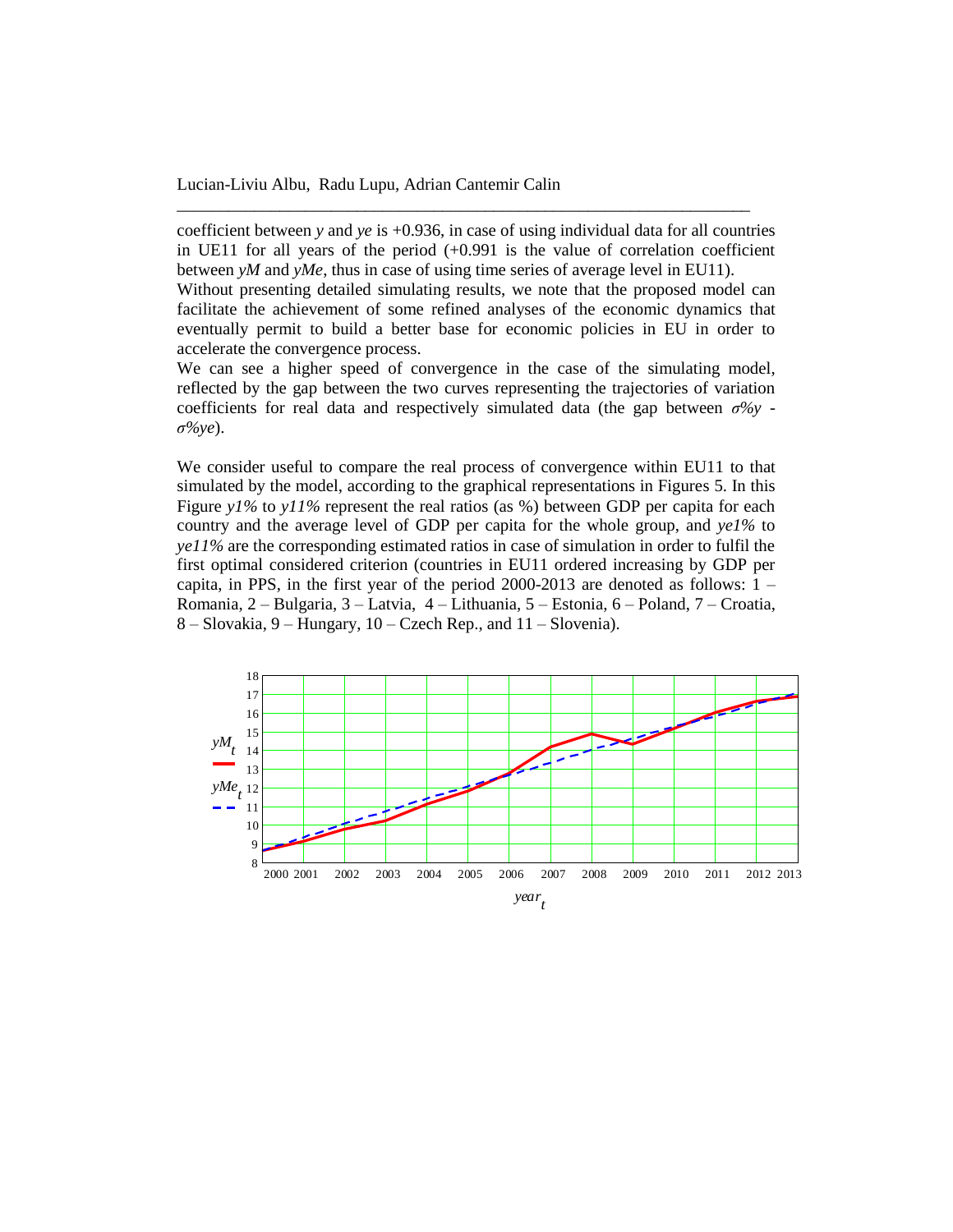

**Figure 4. Simulation results in case of the first criterion for GDP in EU11, 2000- 2013**

In 2000 there were four countries for which the registered GDP per capita was under its average level in EU11: Romania (58.3%), Bulgaria (62.9%), Latvia (80.4%), and Lithuania (87.4%). The highest levels of GDP per capita in 2000 were registered in Czech Rep. (157.4%) and Slovenia (177.2%).

The significant changes registered during the analyzed period generally respect the rules described above: dynamics in countries with a GDP level per capita below the average level in EU11 were higher than in case of countries with a GDP per capita greater than average level. Thus, in the 2000-2013 period, the ratio between individual GDP per capita and its average level in EU11 increased by 24.0 percentage points (pp) in Romania (to 82.3%), 8.2 pp in Bulgaria (to 71.1%), 22.2 pp in Latvia (to 102.6%), 25.8 pp in Lithuania (to 113.2%), 10.1 pp in Estonia (from 100.2% to 110.3%), and 5.5 pp in Slovakia (from 110.7% to 116.2%). Contrarily, the ratio decreased by: 3.4 pp in Poland (from 107.2% to 103.8%), 18.2 pp in Croatia (from 110.7% to 92.5%), 18.1 pp in Hungary (from 120.1% to 102.0%), 35.3 pp in Czech Rep. (to 122.1%), and 50.9 pp in Slovenia (to 126.3%).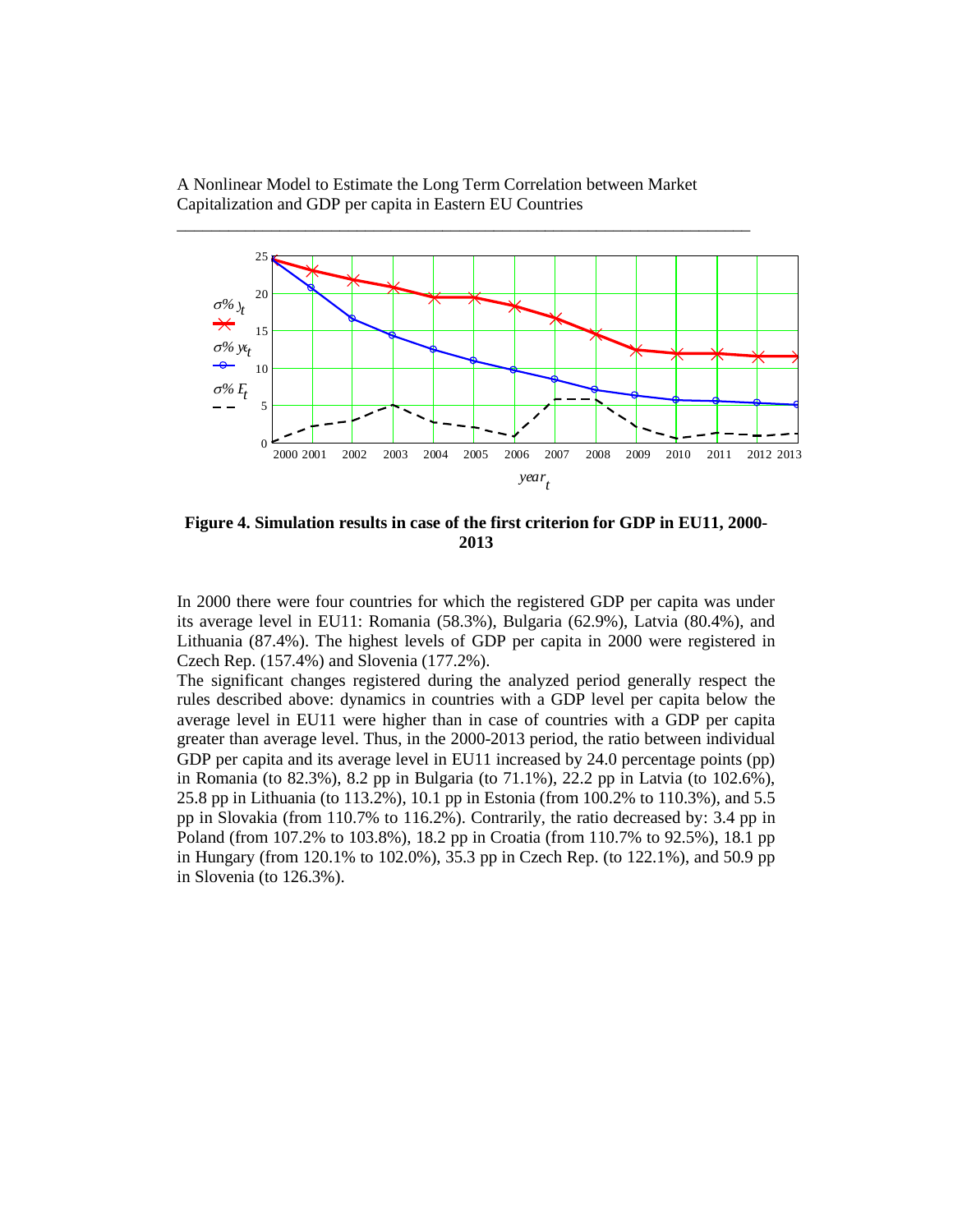

**Figure 5a. Real dynamics of GDP per capita in EU11 countries, 2000-2013**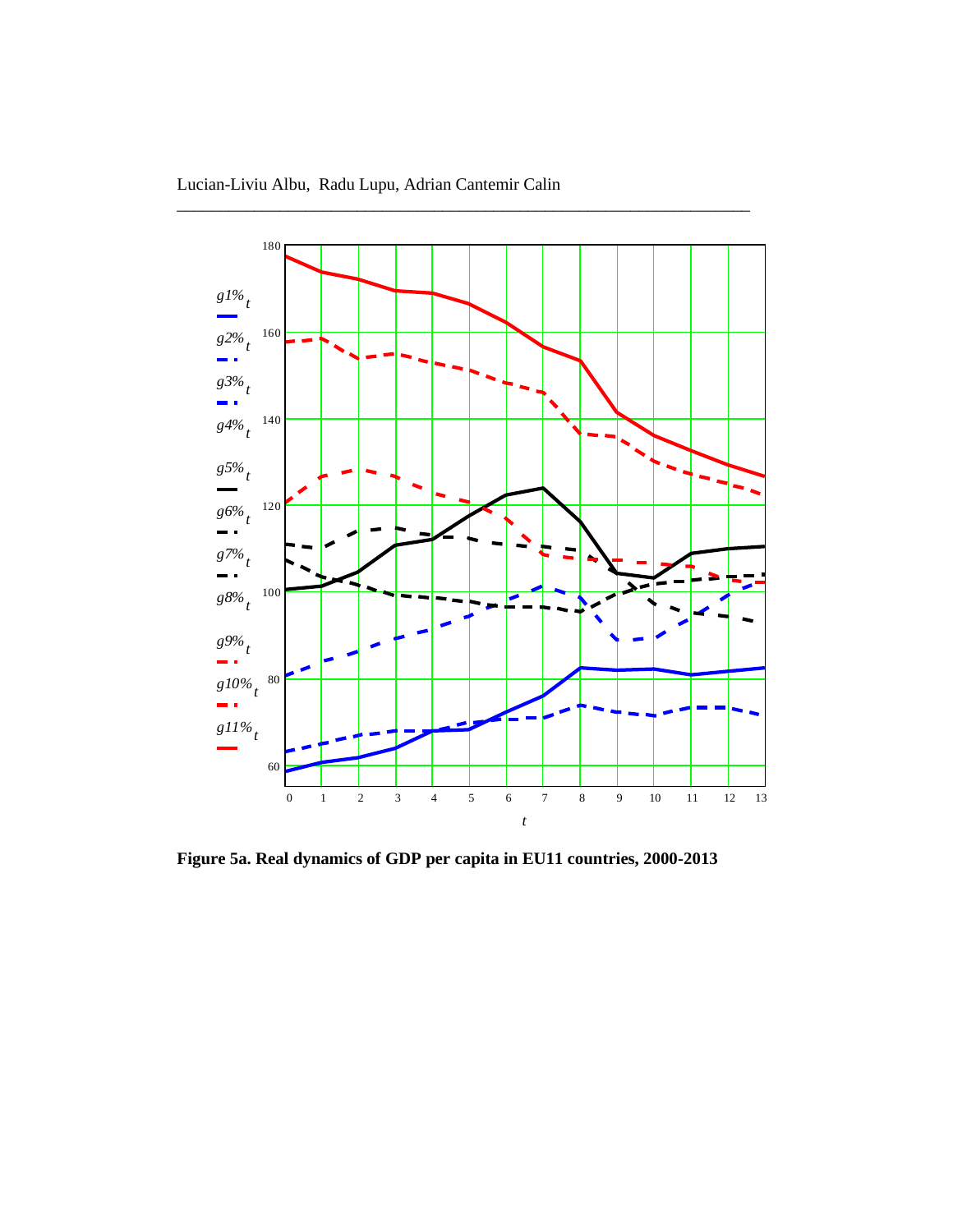

**Figure 5b. Simulated dynamics of GDP per capita in EU11 countries, 2000-2013**

In case of market capitalization, *K*, we used a similar simulation model to the one used for GDP, *Y*. Thus, in all relations of the model *y* (meaning GDP per capita) was replaced by *k* (meaning market capitalization per capita). By applying the simulation model in case of CEE for the available market capitalization time series in the period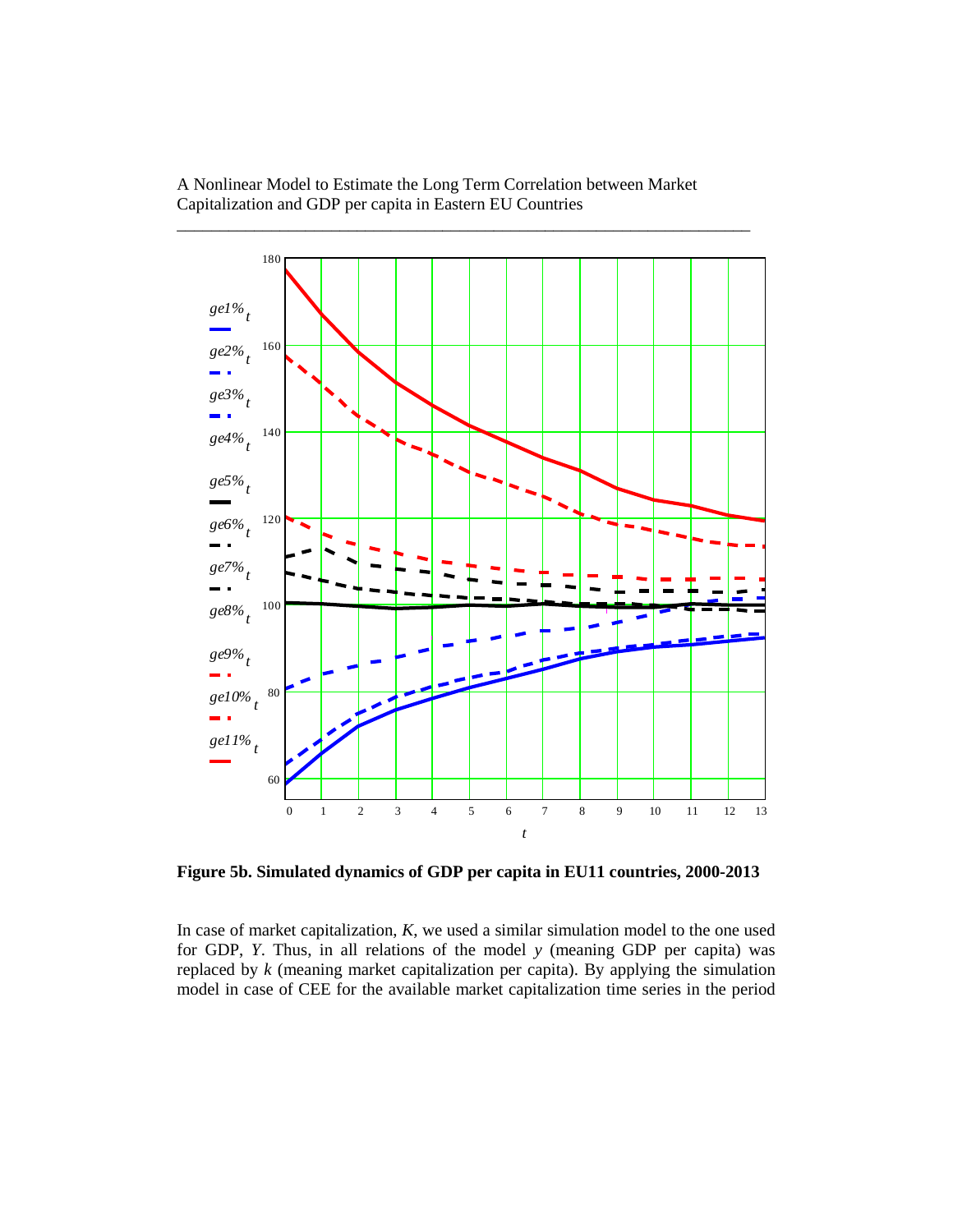2000-2013 we obtained the following optimal values for parameter *a*: 0.2017094 for the first criterion and 0.168328 for the second criterion. A series of results for the first criterion is presented as a graphical representation in Figure 6 (where *σ%k* and *σ%ke* are variation coefficients, in %, conforming to real data and respectively to simulated data, and *σ%kE* is variation coefficient between real time series and simulated time series of average market capitalization in EU11.

\_\_\_\_\_\_\_\_\_\_\_\_\_\_\_\_\_\_\_\_\_\_\_\_\_\_\_\_\_\_\_\_\_\_\_\_\_\_\_\_\_\_\_\_\_\_\_\_\_\_\_\_\_\_\_\_\_\_\_\_\_\_\_\_\_\_\_

The value of the correlation coefficient between *k* and *ke* is +0.318, in case of using individual data for all countries in UE11 for all years of the period  $(+0.646$  is the value of the correlation coefficient between *kM* and *kMe*, thus in the case of using time series of average level of market capitalization per capita in EU11). By comparing these results to the higher values obtained in case of GDP we observe a weaker performance of the model in the case of market capitalization. This fact shows the impact of a higher volatility in the time series specific to financial market.

The proposed model applied in case of market capitalization could support economic policies in the EU oriented towards a convergence process in mater of financial market. As in case of GDP, we can see a better convergence in case of simulating model (reflected by the gap between  $\sigma$  %k -  $\sigma$  %ke). However, contrary to the case of GDP, due to a very high volatility in case of financial market, we can see some impressive values in time series of *σ%kE*.

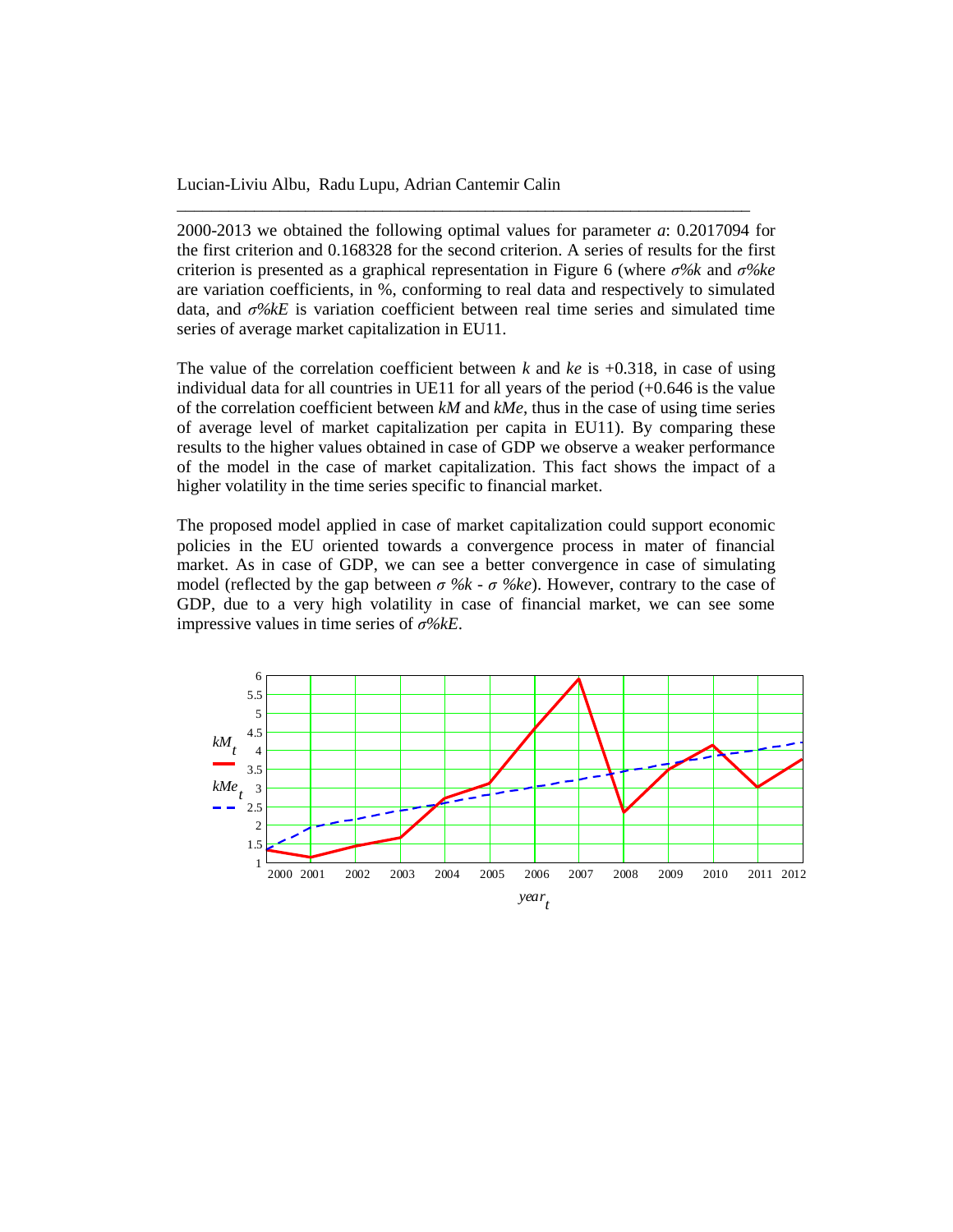

**Figure 6. Simulation results in case of the first criterion for market capitalization in EU11, 2000-2012**

Figures 7 show a comparison between the convergence process in mater of market capitalization within EU11 described by real data and respectively by the simulated results. In this figure, *k1%* to *k11%* represent the real ratios (as %) between market capitalization per capita for each country and the average level of market capitalization per capita in EU11, and *ke1%* to *ke11%* are the corresponding estimated ratios for the simulation according to the first optimal criterion (countries in EU11 are also ordered by considering GDP per capita in the first year of the period 2000-2013).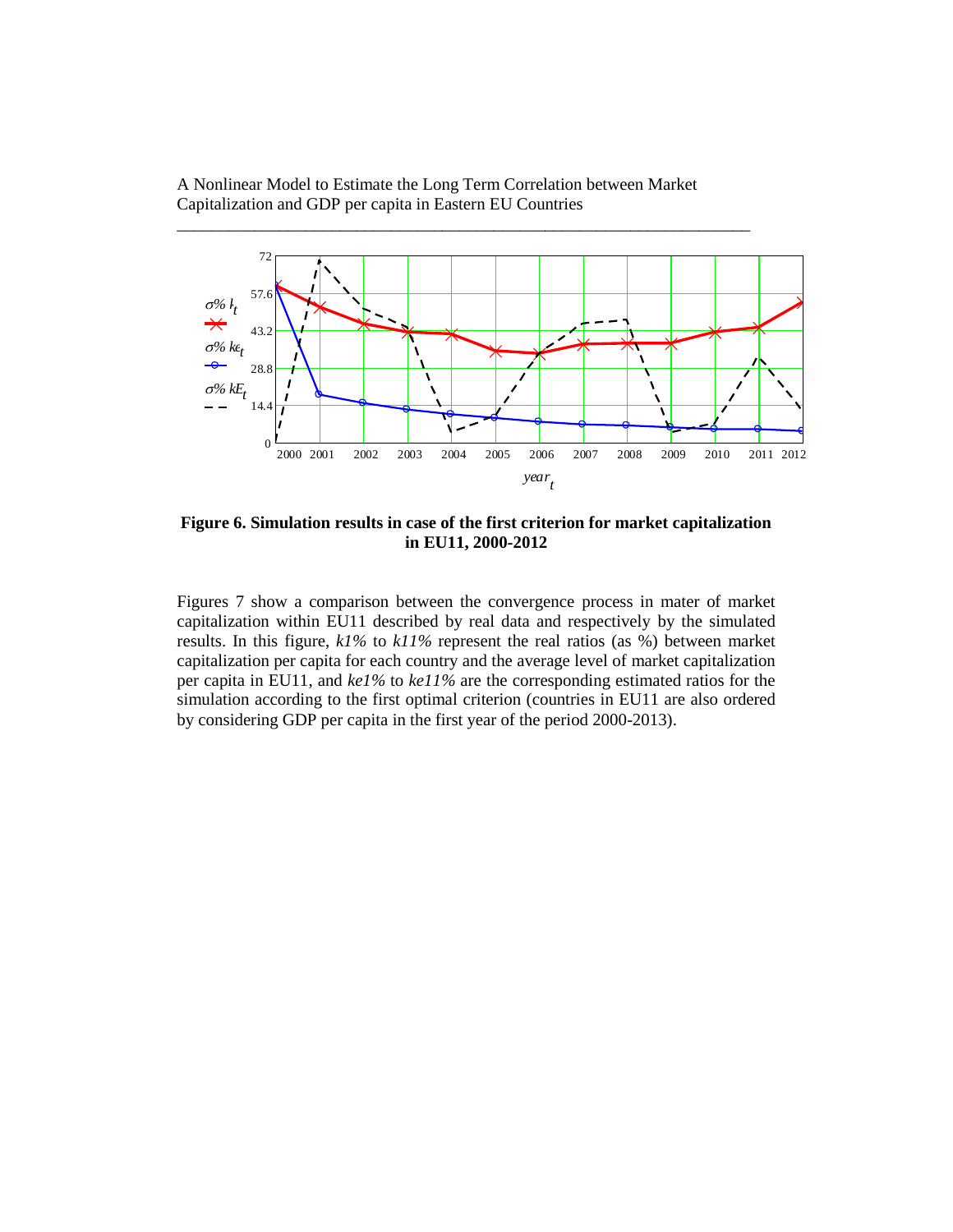

**Figure 7a. Real dynamics of market capitalization per capita in EU11 countries, 2000-2012**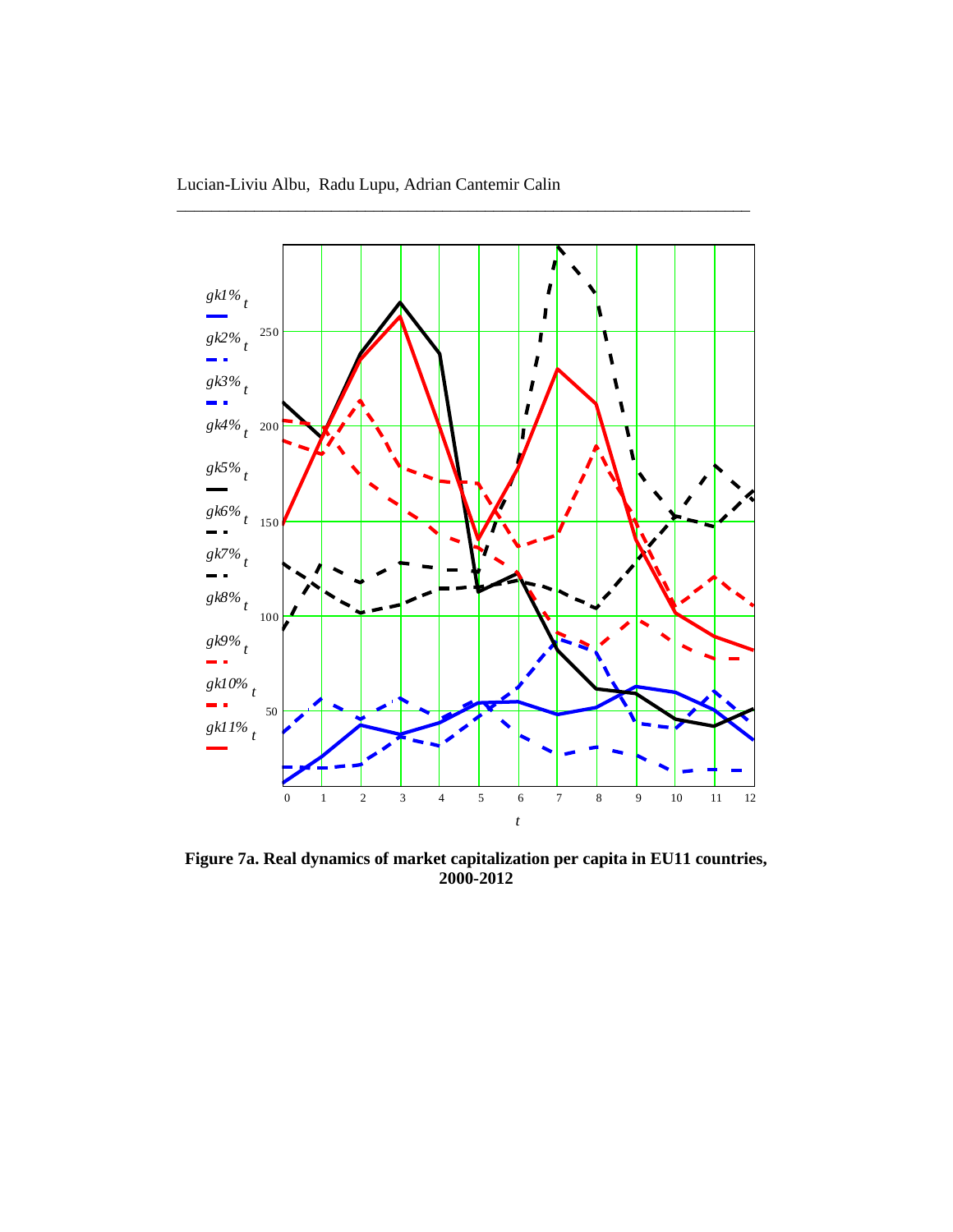

**Figure 7b. Simulated dynamics of market capitalization per capita in EU11 countries, 2000-2012**

# **5. Conclusions**

The simulation model for the GDP time series in the analyzed period returns the following values for parameter *a*: 0.6136508 for the first criterion and 0.5988890 in case of the second criterion. The correlation results show a higher speed of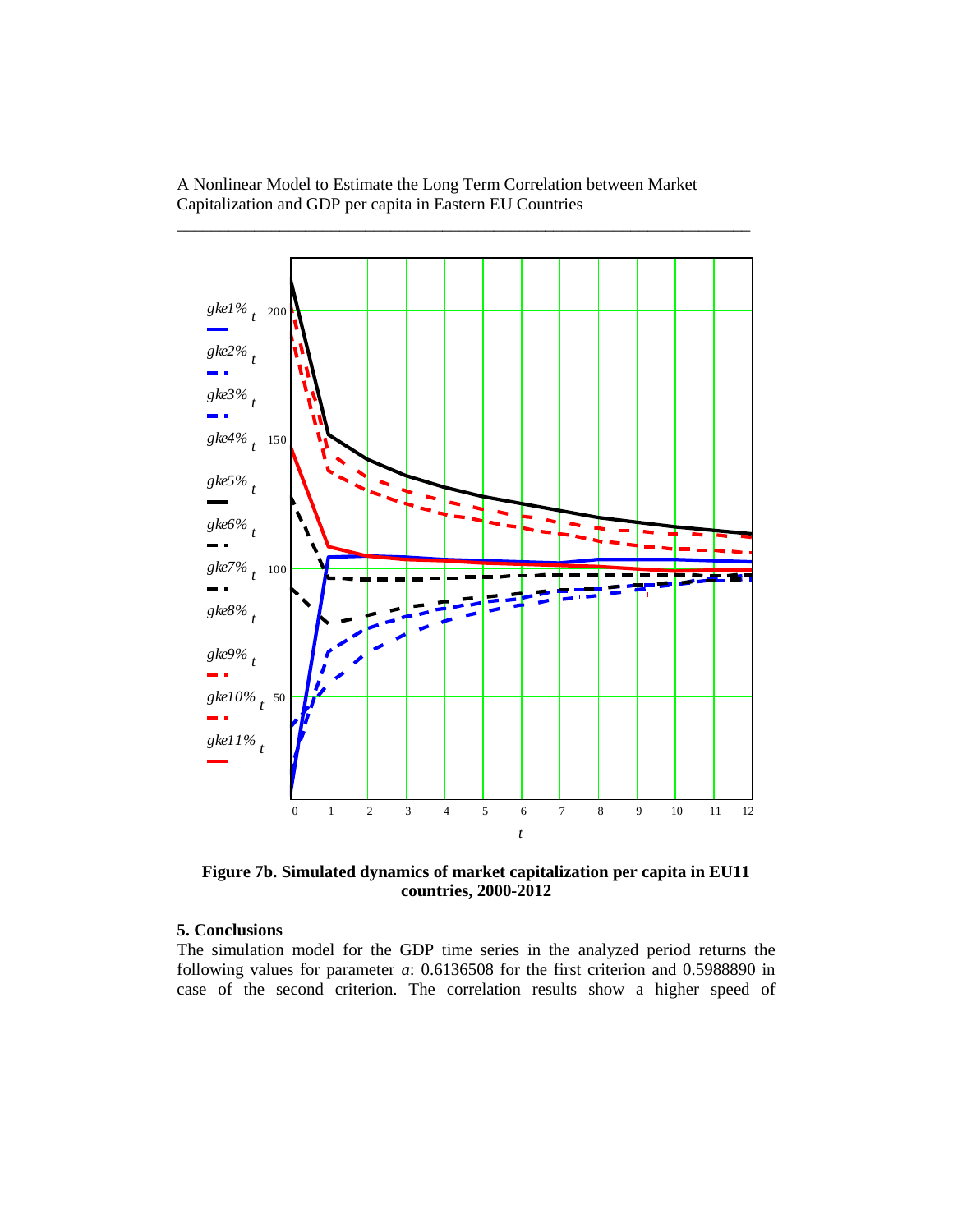convergence in the case of the simulation, as derived from the gap between the two curves representing the trajectories of the variation coefficients for the real data and the simulated data.

\_\_\_\_\_\_\_\_\_\_\_\_\_\_\_\_\_\_\_\_\_\_\_\_\_\_\_\_\_\_\_\_\_\_\_\_\_\_\_\_\_\_\_\_\_\_\_\_\_\_\_\_\_\_\_\_\_\_\_\_\_\_\_\_\_\_\_

The results reveal the fact that the dynamics in countries with a GDP level per capita below the average was higher than in the case of countries with a GDP level per capita above the average level (in the EU11).

The simulation model for the market capitalization yields the following optimal values for parameter *a*: 0.2017094 in case of first criterion and 0.168328 for the second criterion. The results of the correlation coefficient show a weaker performance than in the case of GDP which could be considered a consequence of the higher volatility found in financial time series.

A future track to follow would reside in the development of an analysis on dynamics of these macroeconomic variables and the long-term volatility trends that could be extracted from the dynamics of stock market indices. According to the relevant literature in the field of macroeconomic development, the improvements of stock markets in the Eastern European region should generate growth. Therefore the perspective of increased investor confidence, instrumented by stable markets, should reflect the volatility conditions in these markets, especially due to the fact that they lack derivative instruments needed for the hedging of these types of risks.

### *ACKNOWLEDGEMENT*

*The paper was supported by a grant of the Ministry of National Education, CNCS – UEFISCDI, project number PN-II-ID-PCE-2012-4-0631.*

#### **REFERENCES**

[1] Adjaoute, K., Danthine, J. P (2003), *European Financial Integration and Equity Returns: A Theory-Based Assessment*, FAME working paper;

[2] Albu, L. L., Lupu, R., Calin, A. C., Popovici, O. C. (2014a), *Estimating the Impact of Quantitative Easing on Credit Risk through an ARMA-GARCH Model*, Romanian Journal of Economic Forecasting, forthcoming;

[3] Albu, L. L., Lupu, R., Calin, A. C., Popovici, O. C. (2014b), *The effect of ECB's Quantitative Easing on Credit Default Swap Instruments in Central and Eastern Europe,* Procedia Economics and Finance, Volume 8, p. 122–128;

[4] Beckers, S. E. (1999), *Investment Implications of a Single European Capital Market*; The Journal of Portfolio Management, 25, 3, p. 9-17;